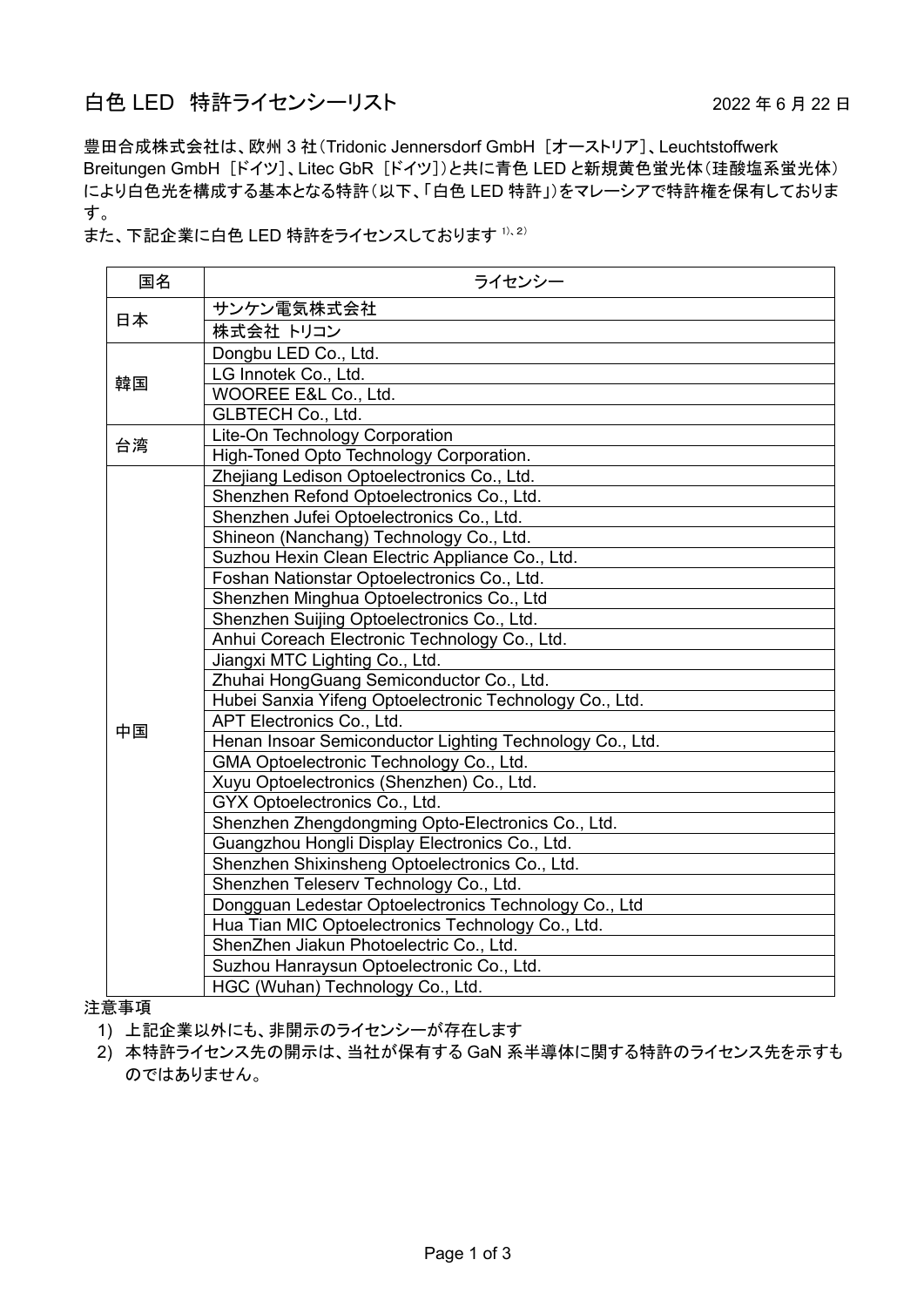## Licensee List for White LED Patents **Fig. 2021** June 22nd, 2021

Toyoda Gosei Co., Ltd., together with Tridonic Jennersdorf GmbH (Austria), Leuchtstoffwerk Breitungen GmbH (Germany), and Litec GbR (Germany), has filed joint applications for basic patents relating to a technology for forming white light using blue LEDs and new yellow (silicate) phosphors (hereinafter, "White LED Patents"). Patent right is valid in Malaysia.

Further, White LED Patents are licensed to the following companies [see notes 1 and 2]

| Country | Licensee                                                 |  |  |
|---------|----------------------------------------------------------|--|--|
| Japan   | Sanken Electric Co., Ltd.                                |  |  |
|         | Toricon Co., Ltd.                                        |  |  |
| Korea   | Dongbu LED Co., Ltd.                                     |  |  |
|         | LG Innotek Co., Ltd.                                     |  |  |
|         | WOOREE E&L Co., Ltd.                                     |  |  |
|         | <b>GLBTECH Co., Ltd.</b>                                 |  |  |
| Taiwan  | Lite-On Technology Corporation                           |  |  |
|         | <b>High-Toned Opto Technology Corporation</b>            |  |  |
|         | Zhejiang Ledison Optoelectronics Co., Ltd.               |  |  |
|         | Shenzhen Refond Optoelectronics Co., Ltd.                |  |  |
|         | Shenzhen Jufei Optoelectronics Co., Ltd.                 |  |  |
|         | Shineon (Nanchang) Technology Co., Ltd.                  |  |  |
|         | Suzhou Hexin Clean Electric Appliance Co., Ltd.          |  |  |
|         | Foshan Nationstar Optoelectronics Co., Ltd.              |  |  |
|         | Shenzhen Minghua Optoelectronics Co., Ltd                |  |  |
|         | Shenzhen Suijing Optoelectronics Co., Ltd.               |  |  |
|         | Anhui Coreach Electronic Technology Co., Ltd.            |  |  |
|         | Jiangxi MTC Lighting Co., Ltd.                           |  |  |
|         | Zhuhai HongGuang Semiconductor Co., Ltd.                 |  |  |
|         | Hubei Sanxia Yifeng Optoelectronic Technology Co., Ltd.  |  |  |
| China   | APT Electronics Co., Ltd.                                |  |  |
|         | Henan Insoar Semiconductor Lighting Technology Co., Ltd. |  |  |
|         | GMA Optoelectronic Technology Co., Ltd.                  |  |  |
|         | Xuyu Optoelectronics (Shenzhen) Co., Ltd.                |  |  |
|         | GYX Optoelectronics Co., Ltd.                            |  |  |
|         | Shenzhen Zhengdongming Opto-Electronics Co., Ltd.        |  |  |
|         | Guangzhou Hongli Display Electronics Co., Ltd.           |  |  |
|         | Shenzhen Shixinsheng Optoelectronics Co., Ltd.           |  |  |
|         | Shenzhen Teleserv Technology Co., Ltd.                   |  |  |
|         | Dongguan Ledestar Optoelectronics Technology Co., Ltd    |  |  |
|         | Hua Tian MIC Optoelectronics Technology Co., Ltd.        |  |  |
|         | ShenZhen Jiakun Photoelectric Co., Ltd.                  |  |  |
|         | Suzhou Hanraysun Optoelectronic Co., Ltd.                |  |  |
|         | HGC (Wuhan) Technology Co., Ltd.                         |  |  |

## **Notes**

- 1) There exist licensees who are not disclosed in the list above
- 2) The list above is not a list of licensees for other patents held by TG, such as patents pertaining to LED chips or LED package design.